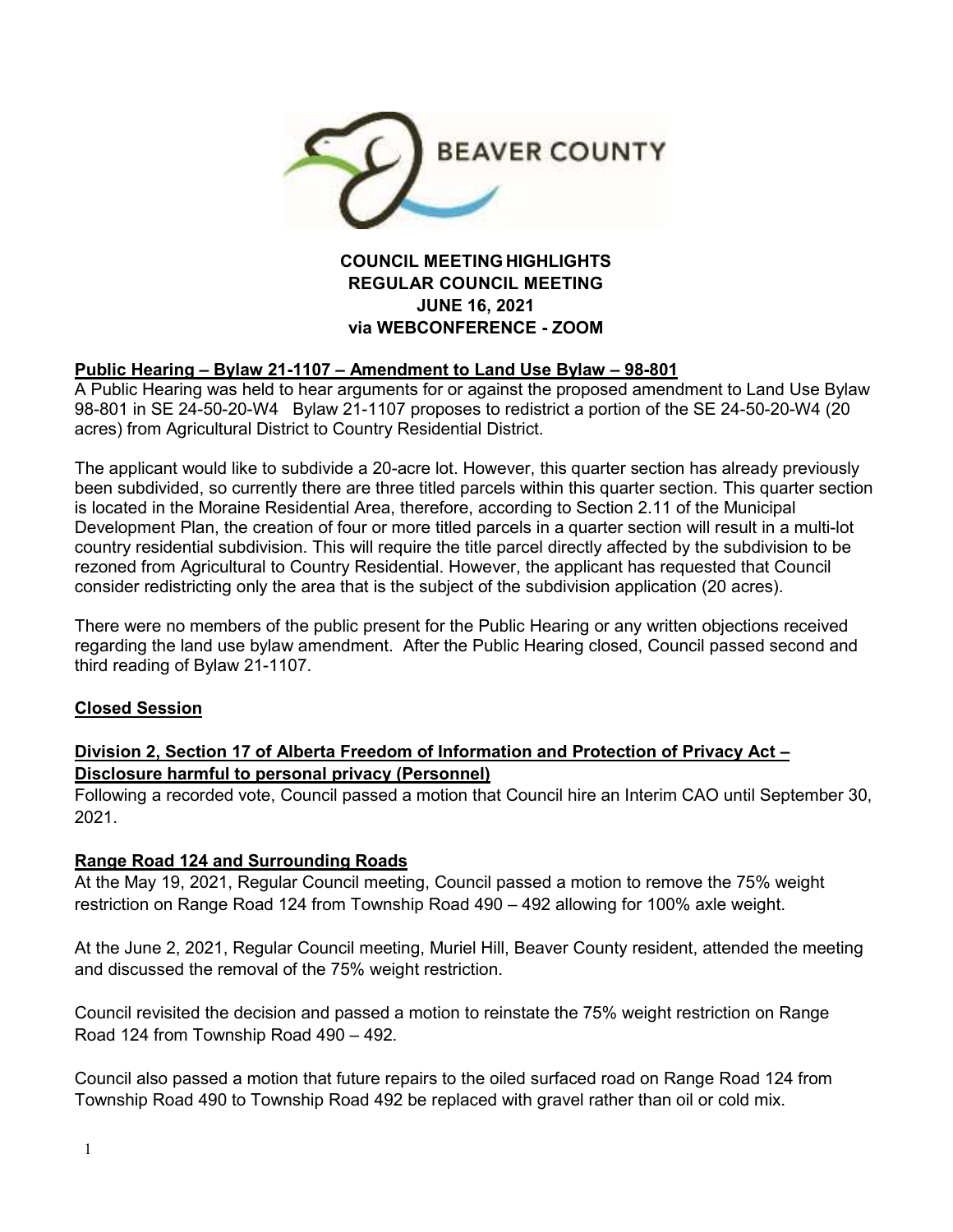# **2020 - 2022 New Tandem Snow Plow Stand Truck**

Council passed a motion approving the purchase of one new 2020 International HX613 6x4 Tandem Plow Truck/Sander for the cost of \$286,095.53 plus GST from Diamond International Trucks Ltd with the additional \$11,095.53 over budget funded from the equipment reserve.

#### **Fee for Services Bylaw 21-1111**

Council passed three readings of the Fees for Services Bylaw 21-1111. The Fee for Services Bylaw authorizes the County to provide various services and establish fees for the provision of services.

#### **Clean Energy Improvement Program**

The Clean Energy Improvement Program had been discussed at the June 2, 2021, Regular Council meeting and Council directed Administration to bring back more information on the program to a subsequent Council meeting.

Accessing affordable financing is one of the biggest barriers property owners face when deciding to invest in energy efficiency and renewable energy upgrades.

The Clean Energy Improvement Program is a Property Assessed Clean Energy (PACE)-style program that helps people make energy efficient upgrades to their properties without having to pay upfront. The cost of the upgrade is recovered through the owner's property taxes.

Property owners who choose to make improvements would help reduce greenhouse gas emissions, create jobs, stimulate local economies and save money on their energy bills.

Council directed Administration to attend an information session with Alberta Municipal Services Corporation (AMSC).

#### **Joint Subdivision and Development Appeal Board and Assessment Review Board Reappointments**

Beaver County is a member of the region's Joint Subdivision and Development Appeal Board (SDAB) and Joint Assessment Review Board (ARB). Each Board consists of the same members. The terms of appointment are staggered to maintain experience on the Board from year to year.

A maximum of ten public-at-large members may be appointed to the Boards. There are currently seven members, which is sufficient at this time given the minimal number of hearings required throughout the region. The terms of three of the members have expired.

Council passed a motion approving the following re-appointments to the Intermunicipal Subdivision and Development Appeal Board and the Intermunicipal Assessment Review Board:

- Jennifer Goertzen March 31, 2024
- Cathy McRae March 31, 2024
- A. Reynolds March 31, 2024.

#### **Amendment to** *Operating and Capital Reserves Policy*

Council passed a motion approving the following:

- a) Amendments to the *Operating and Capital Reserves Policy* and related Schedules,
- b) Re-allocation of \$85,000 from the Administration Operating Reserve to the Contingency Reserve,
- c) Re-allocation of \$70,000 from the Administration Capital Reserve to the Contingency Reserve.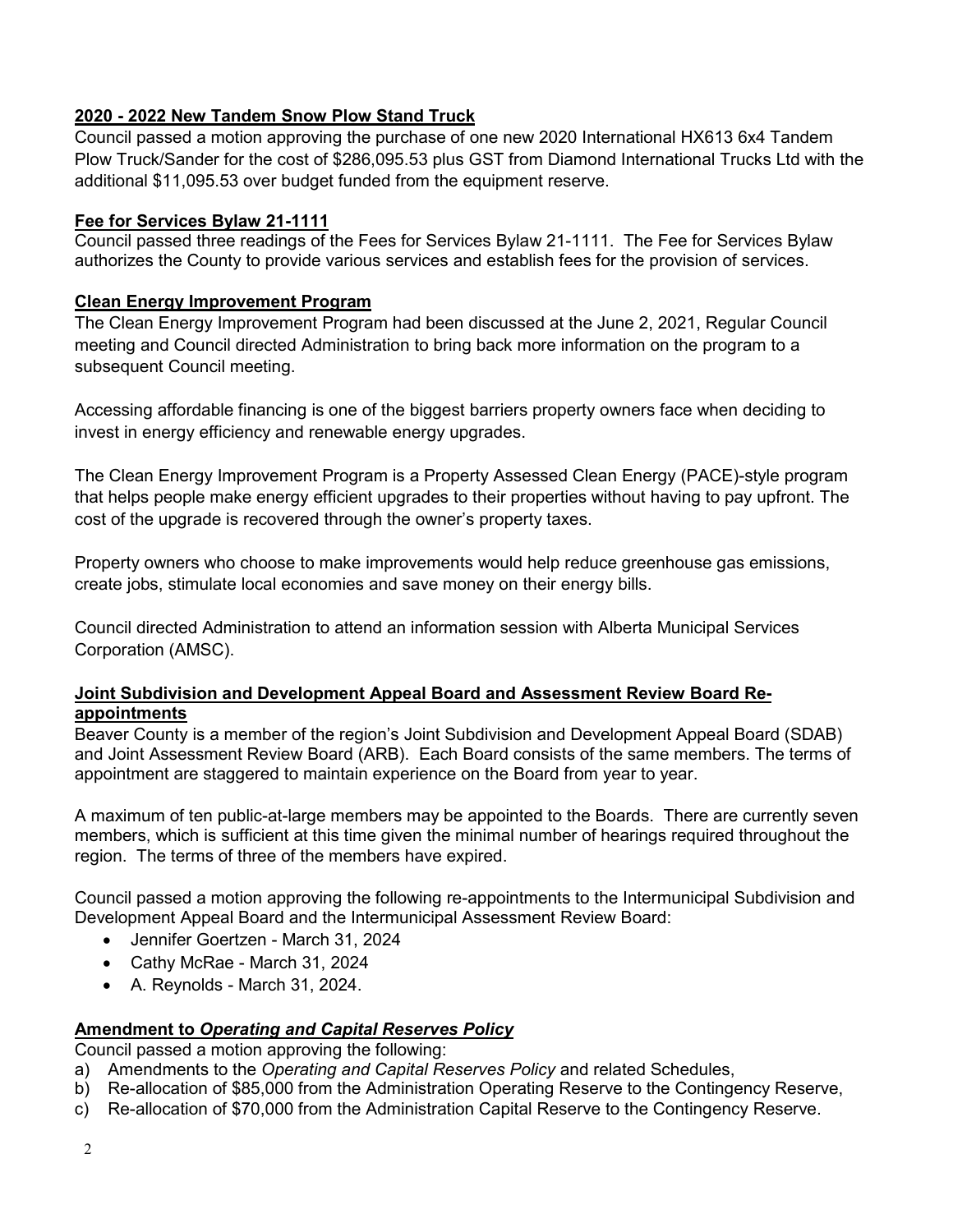# **Whistle Cessation Requirements and Support Letter**

Council passed a motion agreeing to fund the necessary improvements to enable train whistle cessation at the following crossings:

- Mile 196.7 Bruce Main Street, in the amount of \$26,384
- $\bullet$  Mile 197.16 SH 857, in the amount of \$17,984
- Mile 232.39 SH 630 (Lindbrook) in the amount of \$20,295

And further that Council withdraw the whistle cessation request for Mile 205.14 RR 161.

Council also passed a motion that Council support the letter regarding the CN merger with KCS Rail.

# **Drainage**

Council passed a motion that Council and administration arrange for a public meeting with the landowners along Township Road 500 and Range Road 163 to discuss drainage issues on Waskwei Creek.

# **Future Dates**

Council scheduled the October 2021, Regular Council meeting for Wednesday, October 27, 2021, following the Organizational Meeting. The Organizational Meeting will commence at 8:30 am.

# **Closed Session**

### **Division 2, Section 17 of Alberta Freedom of Information and Protection of Privacy Act – Disclosure harmful to personal privacy (Personnel)**

After a recorded vote, Council passed a motion that Council consult with Rick McDonald with respect to an employment contract as Interim CAO until September 30, 2021, as discussed in Closed Session.

# **Division 2, Section 17 of Alberta Freedom of Information and Protection of Privacy Act – Disclosure harmful to personal privacy (Personnel) – 2021 Farm Family Award**

Council passed a motion directing that the Agricultural Fieldman contact the 2021 Farm Family Award nominee as per Council's direction in Closed Session.

# **Section 16 of Alberta Freedom of Information and Protection of Privacy Act – Disclosure harmful to business interests of a third party - STARS Calendar Campaign**

Council passed a motion agreeing to participate in the STARS Foundation Calendar Campaign as follows:

- a) Displaying a poster in the County Office during July December
- b) Advertising of STARS calendar availability on the County website
- c) County Office tracking calendar sales
- d) County issuing a cheque to STARS at the end of the campaign for the total amount of sales

And further that Council participate in the STARS Foundation Holiday Hamper Campaign and commit to the purchase of 100 calendars.